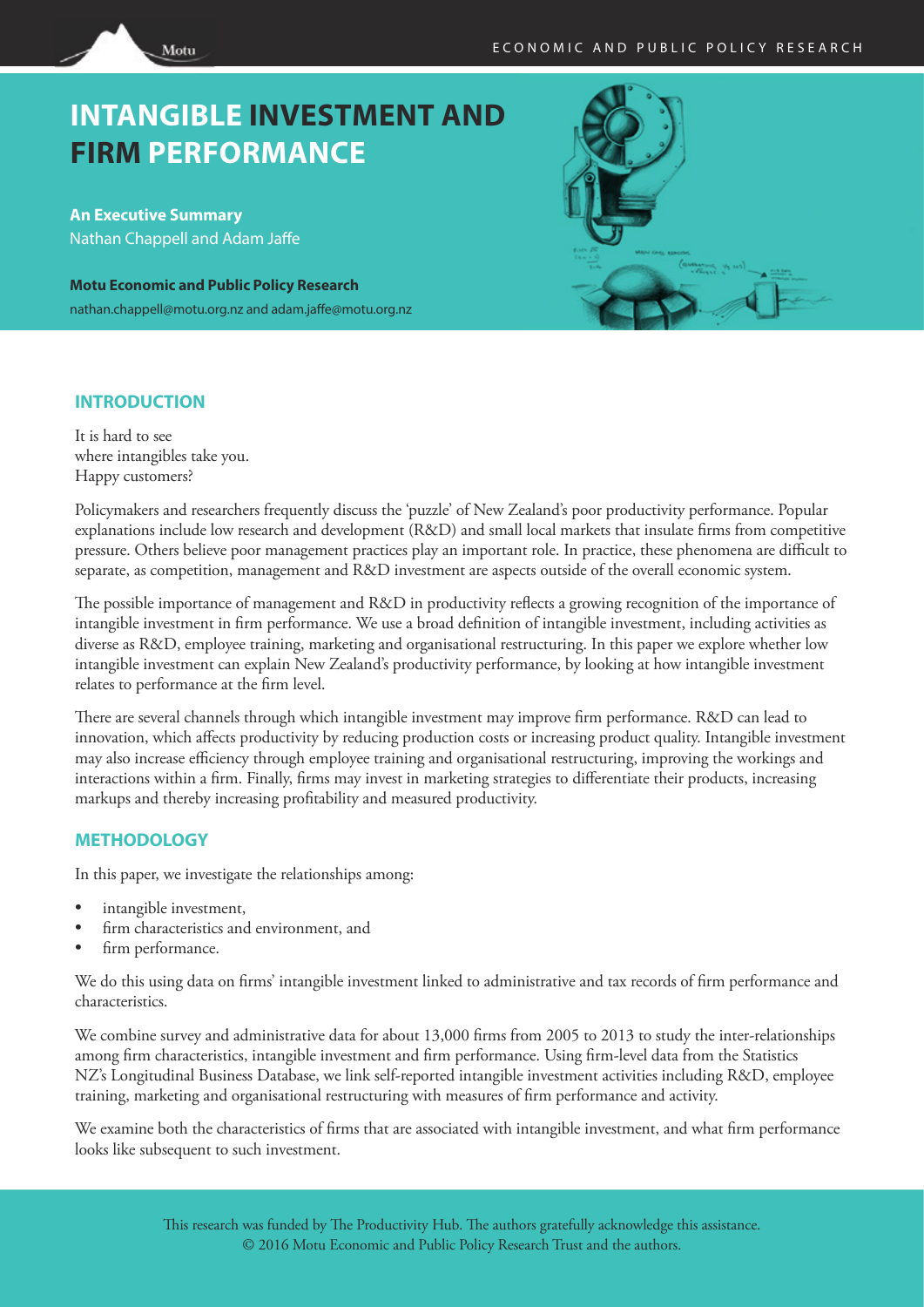#### **RESULTS**

In our research, we sliced the data many different ways and found no evidence of intangible investment contributing positively to productivity in New Zealand. Rather, such investment appears to be associated with firm growth, and improvements in firm performance along dimensions not captured by productivity statistics.

The figure below shows the basic patterns of intangible investment for each industry, by presenting the proportion of firm-years engaging in each intangible activity. Employee training and computer-ware are the most common, with around 70 - 80 percent of firm-years reporting such investments. At the low end, most industries have fewer than 10 percent of firm-years engaging in R&D. Manufacturing is the exception, with a proportion of nearly 30 percent. The differences between industries are generally expected, and support the reliability of the self-reported measures we use.

#### **Figure 1: Proportion of firm-years engaging in each intangible activity, by industry**



In exploring which firms tend to invest, when comparing firms within narrowly defined industries, we find intangible investment is increasing with firm size and decreasing with firm age. Both too little and too much competition are negatively associated with intangible investment, relative to the baseline of a moderate amount of competition. And importantly, investment appears unrelated to a firm's past growth relative to the industry average, meaning investing firms are neither struggling nor flourishing.



Motu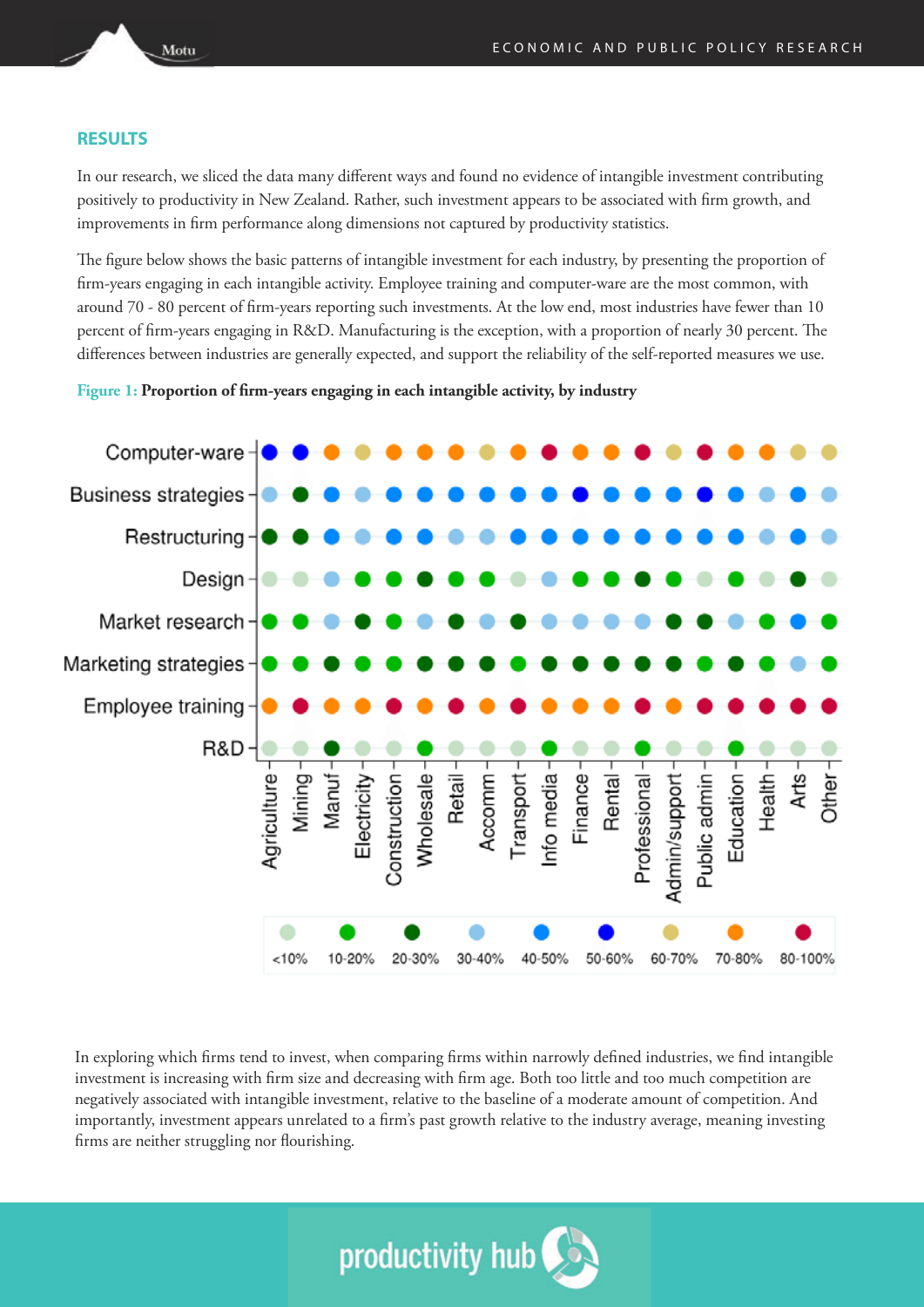After they report intangible investment, firms appear to increase spending on both capital and labour inputs, and see an increase in revenue. However, the rates of increase of inputs and revenue are such that measured productivity and profitability do not increase in most specifications. We do find a small, but statistically significant, impact of recent intangible investment on the probability of enjoying a large productivity increase.



Motu



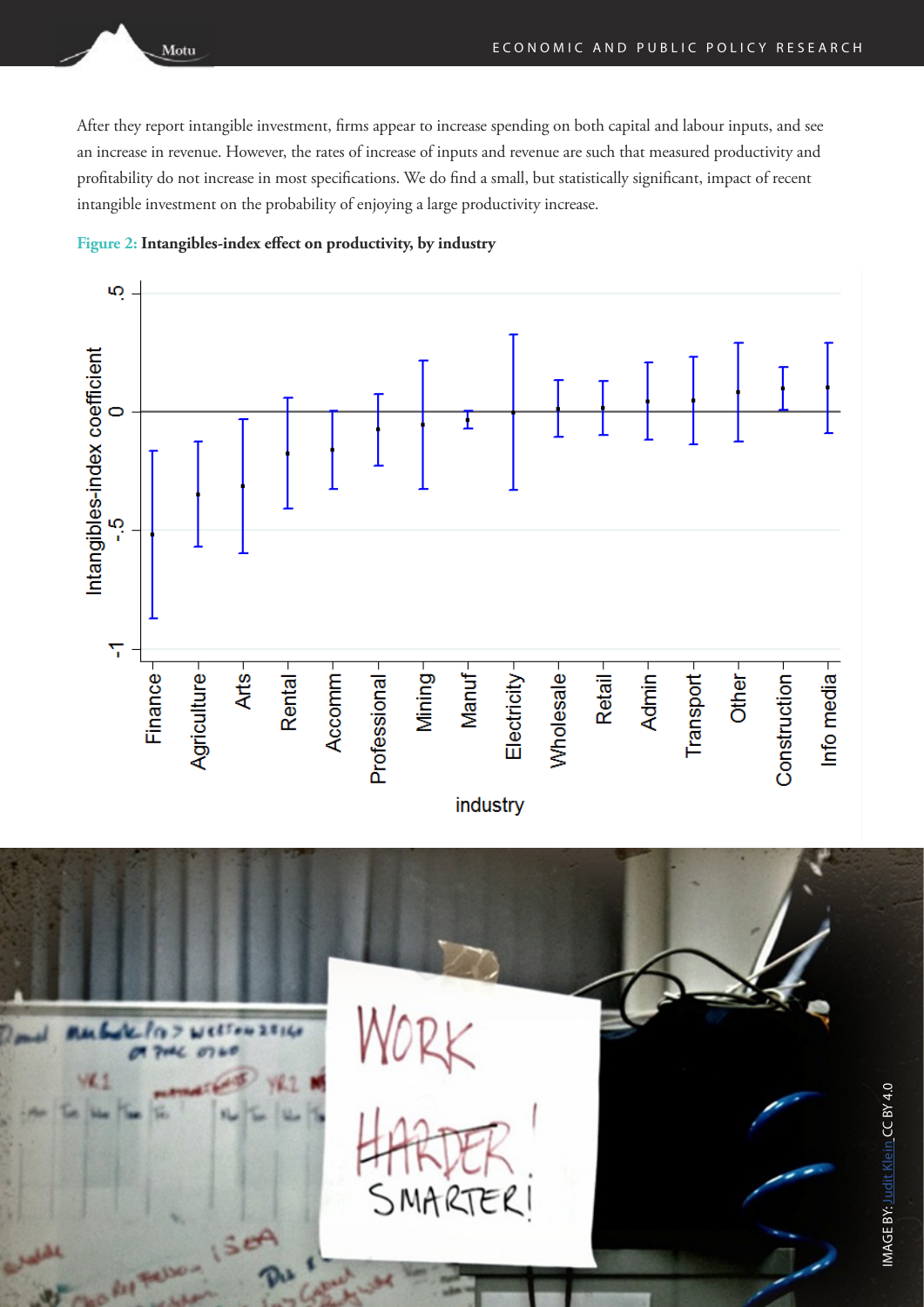

When looking for the difference that intangible investment has on productivity, we find a generally negative relationship across different quantiles of productivity, and it is most negative for the highest quantiles. Consistent with this "growth without profit" picture, we find some evidence that intangible investment is associated with subsequent improvement in 'soft' aspects of firm performance such as firm-reported customer and employee satisfaction.

We note that we have not estimated a causal model, as firms decide whether and when to invest in intangibles. Nonetheless, we do not think it is likely that struggling firms choose to invest and downwardly bias our results. This is because investing firms had similar growth to others in their industry. More probable is that our straightforward associations are too positive, because investing firms are likely to have good managers and would have performed well anyway. Given that we find zero-to-negative associations throughout our results, it seems unlikely that investing in these reported activities causes higher productivity and profitability.

## **IMPLICATIONS OF THE RESULTS**

Motu

Our results suggest that low intangible investment is unlikely to explain much of New Zealand's apparent low productivity. There are several possibilities listed in the paper that may allow us to reconcile the negative relationship between intangible investment and firm performance, but none of these fully explain the data. We can and should continue to try to understand better what is going on, but we should have no illusions that with enough data and the right econometrics we can produce "The Answer".

Because of this uncertainty, the policy implications of these findings seem limited. They do suggest that if productivity improvement is the goal, encouraging intangible investment is unlikely to be a powerful tool. But at the same time, they suggest that perhaps productivity is not the right goal.